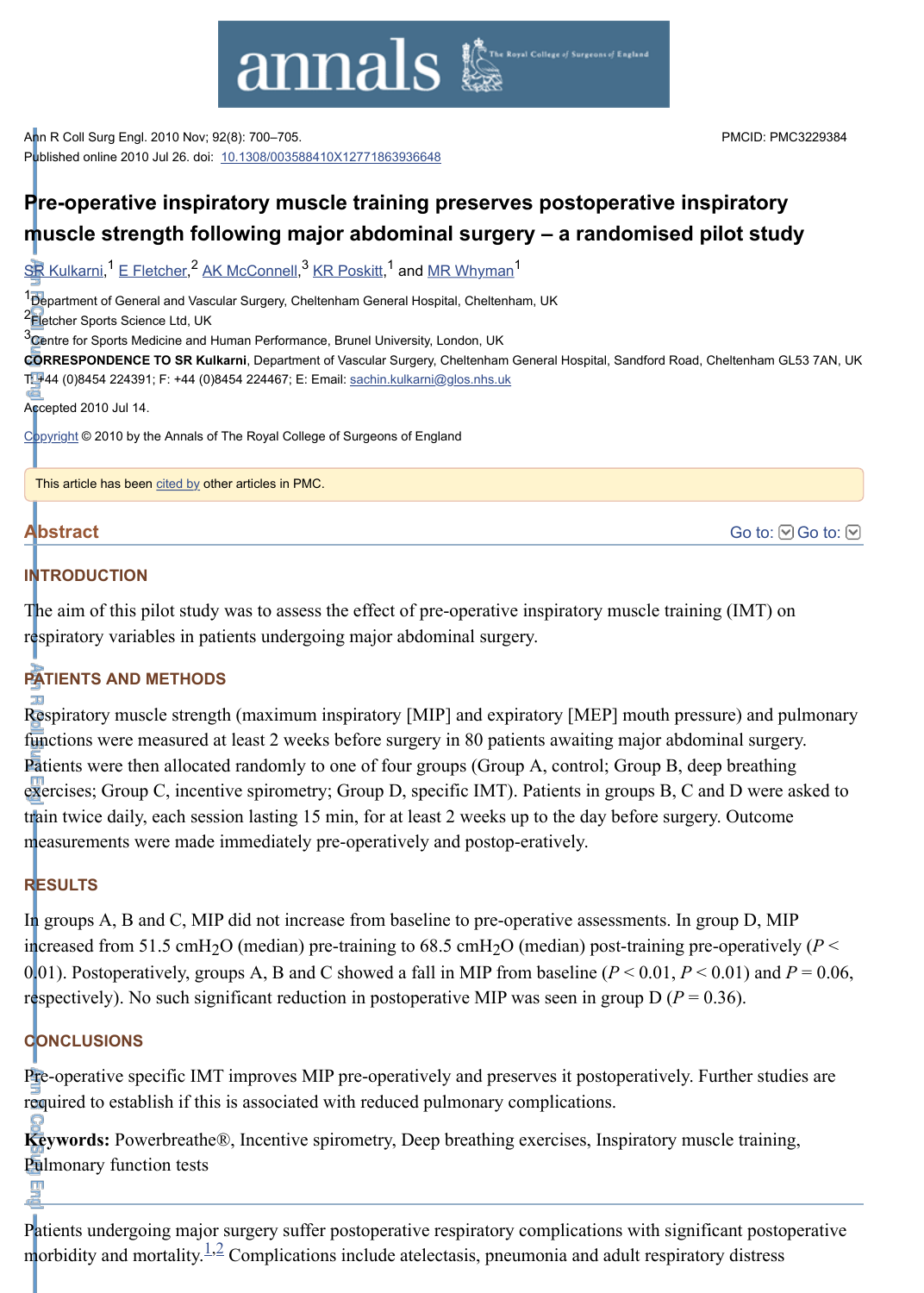syndrome. Nearly one-quarter of deaths occurring within 6 days of surgery are related to postoperative pulmonary complications.<sup>[3](http://www.ncbi.nlm.nih.gov/pmc/articles/PMC3229384/#b3)</sup> Thoracotomy and coronary artery bypass grafting carry with them a particularly high risk of pulmonary complications.  $4.5$  $4.5$  The incidence of postoperative pulmonary complications after abdominal surgery is reported to be [6](http://www.ncbi.nlm.nih.gov/pmc/articles/PMC3229384/#b6)-76%,  $\frac{6-9}{16}$  with the incidence following upper abdominal operations as high as 60- $75\%$ .  $2.6$  $2.6$  A leading cause of postoperative pulmonary complications is inadequate inspiratory effort leading to inadequate expectoration of sputum. Furthermore, a high respiratory demand leads to inspiratory muscle fatigue and exacerbates collapse of alveoli. Mean length of stay in the hospital has been shown to be 6 times more in patients who develop postoperative pulmonary complications following elective non-thoracic surgery.<sup>[10](http://www.ncbi.nlm.nih.gov/pmc/articles/PMC3229384/#b10)</sup>

Inspiratory muscle training (IMT) improves performance in athletes $\frac{11,12}{1}$  $\frac{11,12}{1}$  $\frac{11,12}{1}$  $\frac{11,12}{1}$  as well as exercise tolerance and quality of life in patients with chronic obstructive pulmonary disease  $\frac{13,14}{4}$  $\frac{13,14}{4}$  $\frac{13,14}{4}$  $\frac{13,14}{4}$  and other conditions affecting the respiratory system such as cystic fibrosis, Parkinson's disease and myas-thenia gravis. $\frac{15-17}{15}$  $\frac{15-17}{15}$  $\frac{15-17}{15}$  Pre-operative IMT may prevent postoperative pulmonary complications by increasing inspiratory muscle strength as assessed by inspiratory pressures in patients undergoing  $CABG<sup>4</sup>$  $CABG<sup>4</sup>$  $CABG<sup>4</sup>$  and thoracic surgery.<sup>[5](http://www.ncbi.nlm.nih.gov/pmc/articles/PMC3229384/#b5)</sup> Although there may be some benefit of preoperative incentive spirometry, deep breathing exercises and chest physiotherapy in reducing postoperative pulmonary complications following major abdominal surgery,  $\frac{18-20}{2}$  $\frac{18-20}{2}$  $\frac{18-20}{2}$  systematic analysis does not support the use of incentive spirometry for decreasing the incidence of postoperative pulmonary complications following cardiac or upper abdominal surgery.  $\frac{21}{2}$  $\frac{21}{2}$  $\frac{21}{2}$  However, there is virtually no research of specific IMT in preventing postoperative pulmonary complications in patients undergoing major elective general surgical operations where fewer respiratory complications could make a substantial difference to morbidity, mortality, length of stay and cost of care.

Powerbreathe® (HaB Ltd, UK) is a hand-held specific inspiratory muscle trainer available on NHS prescription that improves maximal static inspiratory mouth pressure  $22$  in healthy humans and patients with lung disease.  $13$  It is simple to use and rapid to learn. It has not been used previously to train surgical patients. Incentive spirometry (Henley's Medical Ltd, UK) is also simple and quick to learn. Both devices are self-administered and cheaper than physiotherapy. Our hypothesis is that pre-operative IMT is more effective than incentive spirometry or deep breathing exercises (DBE) in preserving inspiratory muscle function postoperatively.

#### **Patients and Methods**

[Go to:](http://www.ncbi.nlm.nih.gov/pmc/articles/PMC3229384/#) **v** Go to: **v** 

# **Setting and patients**

Patients undergoing major abdominal surgery were assessed and trained by the researcher. Ethics committee approval was granted by the Southmead Research Ethics Committee, Bristol with reference number 06/Q2002/88. The study adhered to the Declaration of Helsinki.

Patients were included if they were: (i) over 18 years of age; and (ii) undergoing major abdominal general surgery (defined as deliberate breach of peritoneum), or major uro-logical surgery, with ASA (American Society of Anesthesiologists) grades I-IV requiring any length of hospital stay. Patients were excluded if they were ASA grade V, had suspected or established respiratory infection, were likely to undergo surgery to be performed within 2 weeks of initial assessment, had previous spontaneous pneumotho-rax, or were unable to give informed consent. ě

# **Randomisation**

Patients were allocated to four groups by computer-generated, random numbers placed in sequentially numbered sealed envelopes: Group A, control (no training); Group B, deep breathing exercise; Group C, incentive spirometry; and group D, specific inspiratory muscle training using Powerbreathe®. Group allocation was nonblinded and done after baseline assessment.

# **Assessments and intervention**

**ASSESSMENT 1 - BASELINE** Baseline assessment included: (i) type of surgical procedure and past medical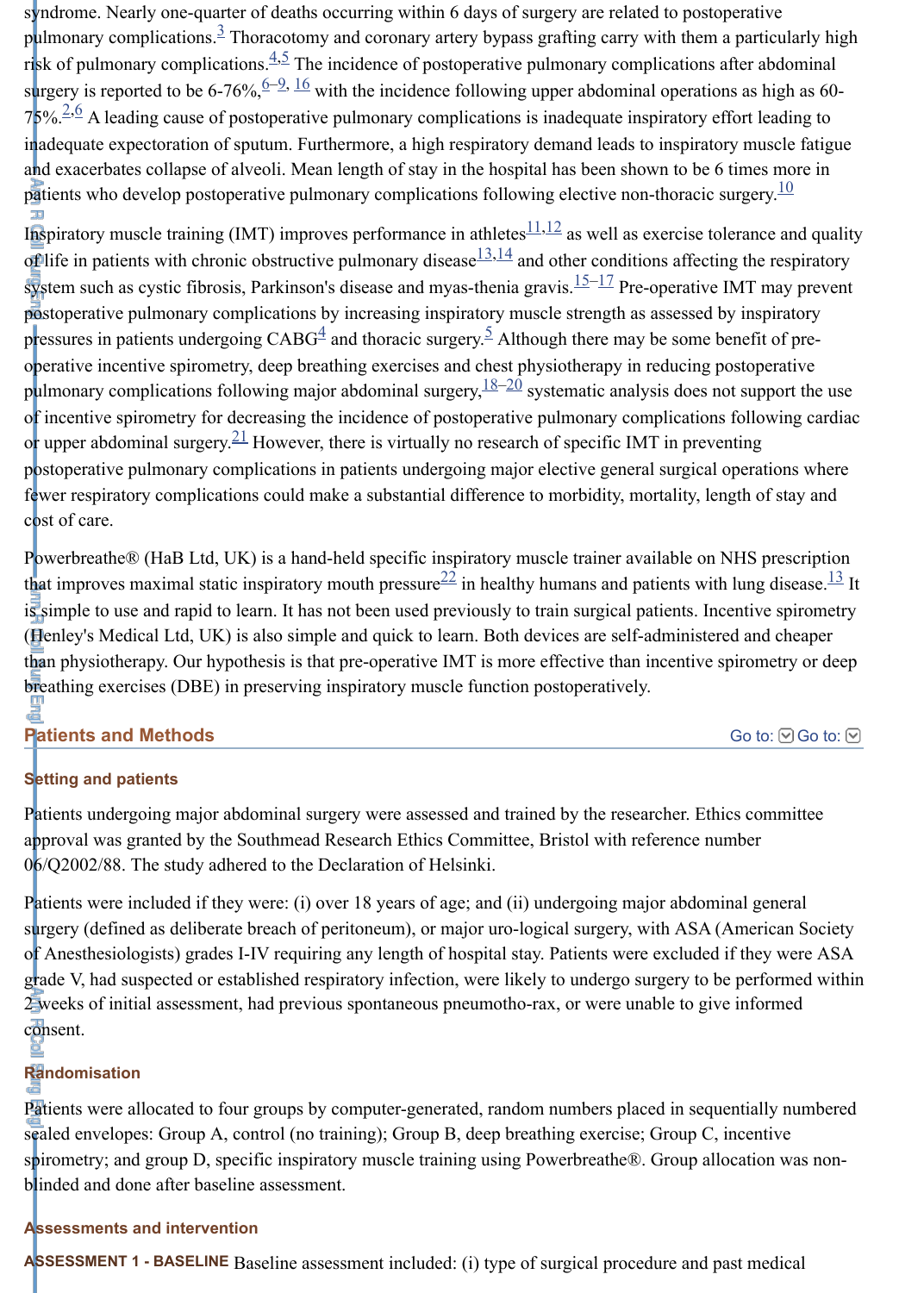history; (ii) pulmonary function including vital capacity (VC), forced vital capacity (FVC), and forced expiratory volume in 1 s (FEV<sub>1</sub>); and (iii) maximum inspiratory mouth pressure (MIP: pressure generated in the mouth on maximum inspiration against an occluded airway after exhaling completely to residual volume) and maximum expiratory mouth pressure (MEP: pressure generated in the mouth on maximum expiration against an occluded airway after inhaling completely to total lung capacity). A minimum of three technically correct measurements of each was made and the highest value recorded.

**INTERVENTION** Patients were expected to train twice daily for 2 weeks minimum,  $\frac{4}{3}$  $\frac{4}{3}$  $\frac{4}{3}$  since most were to undergo surgery within 2-3 weeks after decision to operate. Patients were instructed in technique by the researcher and were asked to train twice daily each session lasting 15 min up to the day before surgery at home. They undertook self-assessment of training completed and ease of training method (1-5, 1 being very easy and 5 being very difficult).

Patients in group B were taught deep breathing exercises. Patients in group C used Spiroball®, an incentive spirometry device. The training load was set depending on age and gender. Patients in group D trained using Powerbreathe®. The initial device resistance loading was set to 20-30% of baseline MIP and according to ease of use in the first session. The load varied from 1 to 9 and was increased incrementally by half a level daily for the first week. For the remaining duration, patients trained at a level achieved at the end of the first week.

**ASSESSMENT 2 - IMMEDIATE PRE-OPERATIVE** This was performed within 48 h before surgery and included the aforementioned respiratory variables.

**ASSESSMENT 3 - FINAL POSTOPERATIVE** Usually performed between 1-7 days postoperatively depending on the patient's physical ability, pain score and the discharge date, the respiratory variables were re-measured.

# **Outcome measures**

Primary end-points were absolute and relative change in all respiratory variables following training before surgery and after surgery. Secondary outcome measures included length of stay of patients, time in HDU/ITU postoperatively, time on a ventilator, respiratory rates and oxygen saturations from charts at a fixed time postoperatively off oxygen, proven respiratory infection (positive sputum culture) and other pulmonary complications.

# **Statistical analysis**

This was performed using Statistics Package for Social Sciences (SPSS) with guidance from a statistician. Pretr<mark>aining and post-training and after surgery differences in VC, FCV, FEV<sub>1</sub>, MIP and MEP were analysed for</mark> significance. Wilcoxon signed rank test (non-parametric method) was used for analysis of the differences and a *P*-value < 0.05 was taken as significant. Since this was a pilot study, formal calculation of sample size was not necessary.

# **Results**

[Go to:](http://www.ncbi.nlm.nih.gov/pmc/articles/PMC3229384/#)  $\odot$  Go to:  $\odot$ 

A total of 300 eligible patients were invited to participate, and 80 patients consented  $(Fig_1)$ . Their demographics and clinical characteristics are shown in Supplementary Material Table 1 (online). Four patients due to have laparoscopic surgery did not and, therefore, were not assessed further. Thirty-two patients recruited underwent colorectal operations, 22 upper gastrointestinal, 11 vascular, 10 general surgical operations and one underwent urological surgery. Patients in group A did not train. Patients in group B trained for 14 days (median; range, 6-35 days) with grade 3 difficulty (median; range, 1–4). Those in group C trained for 14 days (median; range, 10–50 days) with grade 2 difficulty (median; range, 1–5) and those in group D trained for 14 days (median; range, 8–28 days) with grade 3 difficulty (median; range, 1–4). Nineteen patients in groups A and B, 20 in group C and 18 in group D had pre-operative measurements of all respiratory variables. Postoperative measurements of all respiratory variables were performed in 17 patients in group A (median, 7 days; range, 1–27 days), B (median, 2 days; range, 1–33) and D (median, 6 days; range, 1–22 days) and 15 patients in group C (median, 6 days; range, 1–24 days). Fourteen patients did not have postoperative measurements; six patients due to pain, four patients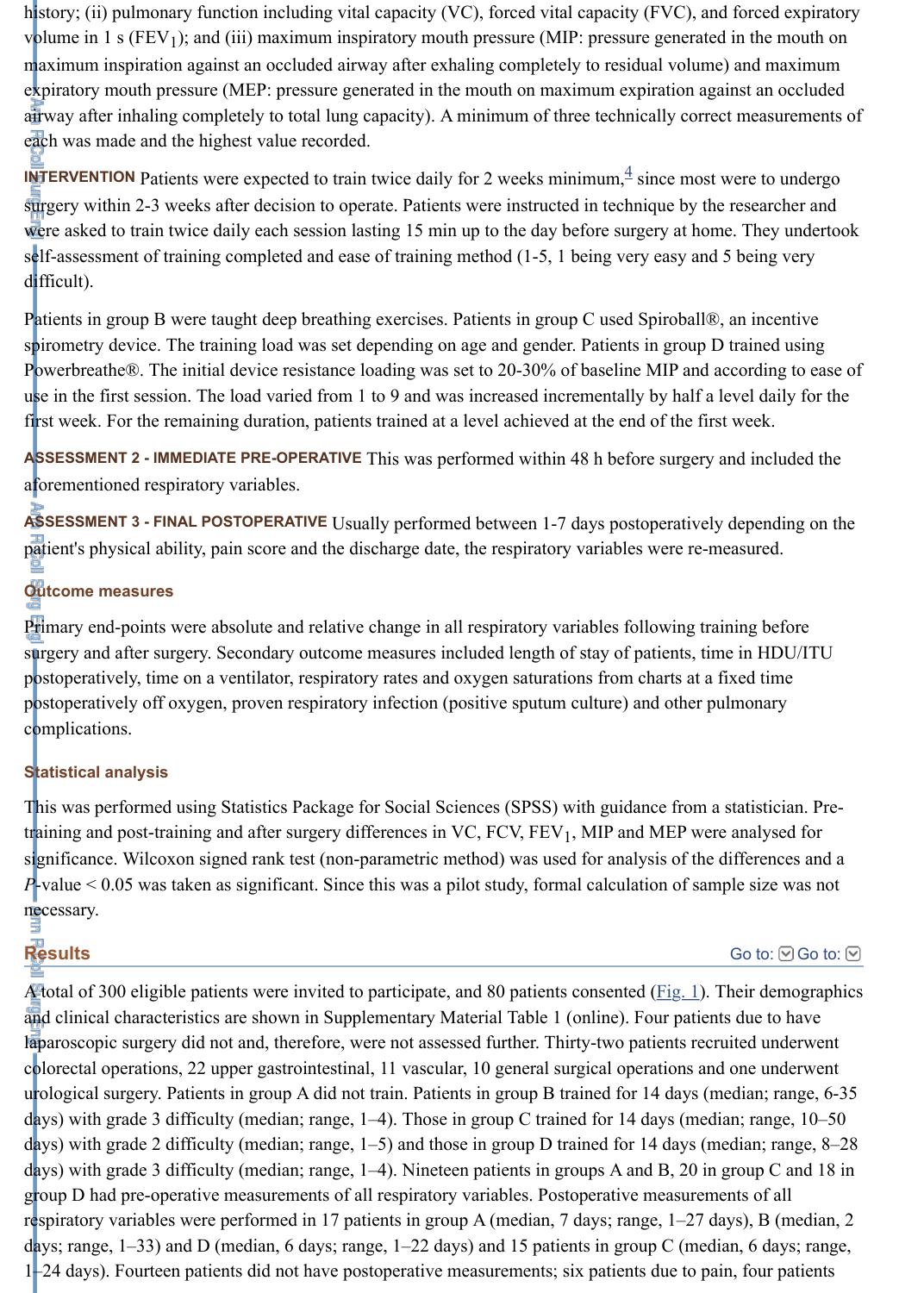failed to attend follow-up appointment and four patients did not have surgery.



[Figure 1](http://www.ncbi.nlm.nih.gov/pmc/articles/PMC3229384/figure/fig1/) Consort flow diagram.

#### **Inspiratory muscle strength**

In group D, MIP increased from 51.5 cmH<sub>2</sub>O before training to 68.5 cmH<sub>2</sub>O (median) after training preoperatively ( $P < 0.01$ ). No such changes were seen pre-operatively in the other groups. Postoperatively, groups A, B, and C showed a fall in MIP and only in group D did the MIP remain more than pre-training level ([Table 2A](http://www.ncbi.nlm.nih.gov/pmc/articles/PMC3229384/table/tbl1/)



).

#### [Table 2A](http://www.ncbi.nlm.nih.gov/pmc/articles/PMC3229384/table/tbl1/)

Maximum inspiratory pressure of all the groups

#### **Expiratory muscle strength**

MEP showed little or no change between pre-training and pre-operatively, and reduced postoperatively in all four groups (Supplementary Material Table 2B online).

#### **Vital capacity and forced vital capacity**

VC showed little change between baseline and pre-operative measurements in all four groups. It reduced in all four groups postoperatively but only in group D was this reduction not statistically significant [\(Table 3A](http://www.ncbi.nlm.nih.gov/pmc/articles/PMC3229384/table/tbl2/)). Postoperatively, FVC reduced significantly in all groups (Supplementary Material Table 3B online).



[Table 3A](http://www.ncbi.nlm.nih.gov/pmc/articles/PMC3229384/table/tbl2/)

Vital capacity of all the groups

#### **Forced expiratory volume in 1 second**

 $FEV<sub>1</sub>$  showed little change pre-operatively, and reduced significantly postoperatively compared to baseline levels (Supplementary Material Table 3C online).

#### **Secondary outcome measures**

No patients in groups C and D had respiratory complications following surgery. Two patients in group A and one in group B had chest infections requiring antibiotic treatment (Supplementary Material Table 4 online).

# **Discussion**

[Go to:](http://www.ncbi.nlm.nih.gov/pmc/articles/PMC3229384/#)  $\odot$  Go to:  $\odot$ 

This study demonstrates that inspiratory muscle training for 2 weeks before surgery using a prescribable inspiratory muscle trainer (Powerbreathe®) resulted in a significant increase in inspiratory muscle strength before major abdominal surgery that continued to be significantly better than other groups postoperatively. Patients in all the other groups showed significant impairment in respiratory muscle strength as well as lung function postoperatively, but vital capacity appeared better preserved in the IMT group. These results accord with other randomised studies of IMT in patients undergoing cardiac and thoracic surgeries. $4.5$  $4.5$  Moreover, these findings are consistent with studies of IMT performed on athletes  $\frac{11,12,23}{1}$  $\frac{11,12,23}{1}$  $\frac{11,12,23}{1}$  $\frac{11,12,23}{1}$  $\frac{11,12,23}{1}$  and patients with COPD  $\frac{13,14,24,25}{1}$  $\frac{13,14,24,25}{1}$  $\frac{13,14,24,25}{1}$  $\frac{13,14,24,25}{1}$  $\frac{13,14,24,25}{1}$  $\frac{13,14,24,25}{1}$  that showed improvement in inspiratory muscle strength, exercise tolerance and quality of life after training.

The study also included two other common, inexpensive techniques - incentive spirometry and deep breathing O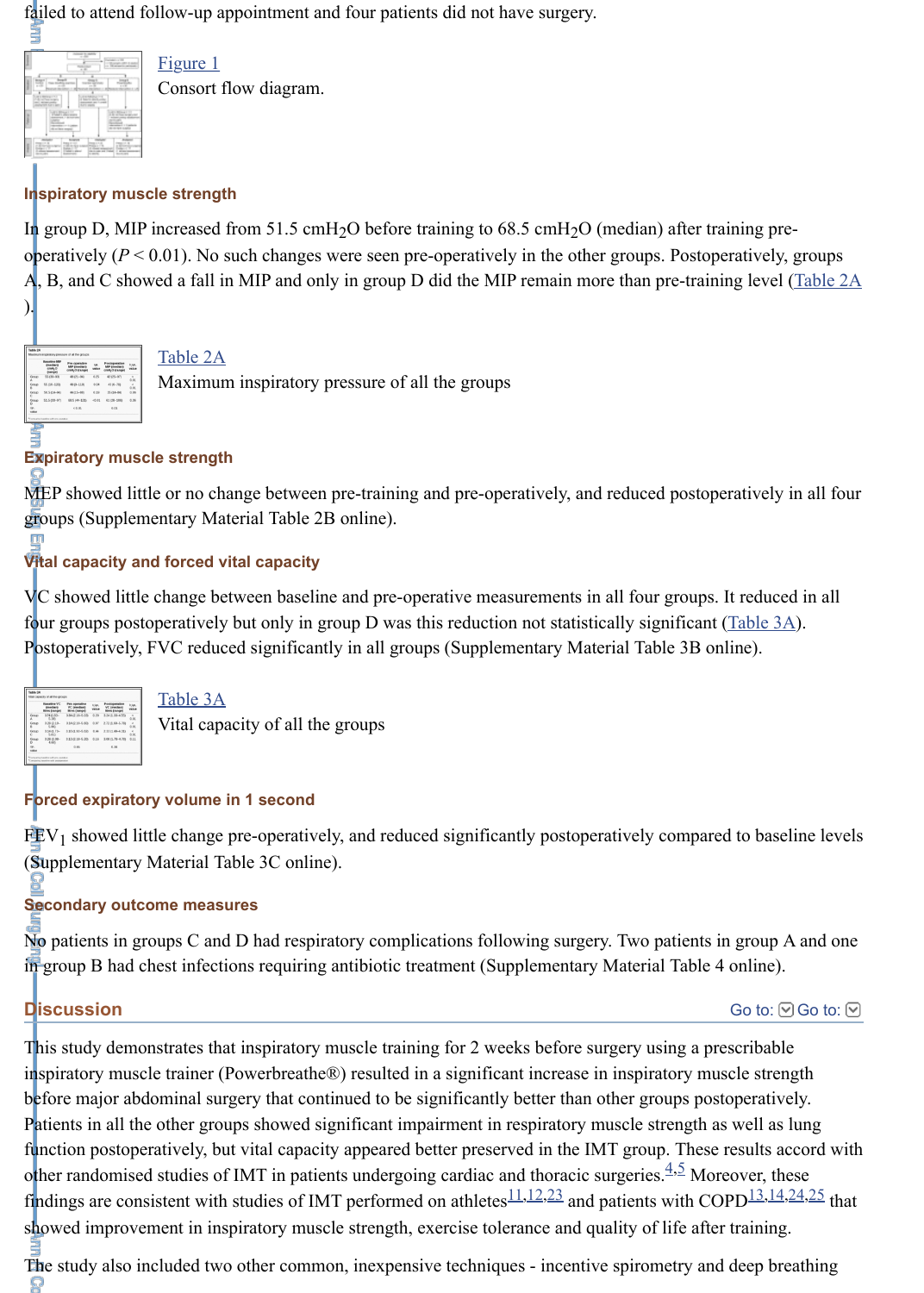exercises. Although these techniques are used on postoperative patients to improve their breathing function, these training methods failed to confer any benefits on lung function and the inspiratory muscle strength pre- and postoperatively.

There is a high incidence of postoperative pulmonary complications in patients undergoing major abdominal surgery. <sup>[2](http://www.ncbi.nlm.nih.gov/pmc/articles/PMC3229384/#b2)[,6](http://www.ncbi.nlm.nih.gov/pmc/articles/PMC3229384/#b6)[,7](http://www.ncbi.nlm.nih.gov/pmc/articles/PMC3229384/#b7)[,9](http://www.ncbi.nlm.nih.gov/pmc/articles/PMC3229384/#b9)[,16](http://www.ncbi.nlm.nih.gov/pmc/articles/PMC3229384/#b16)</sup> This is thought to be due to inspiratory muscle fatigue leading to collapse of alveoli. Although this study does not accurately reflect the true incidence of postoperative pulmonary complications, one might speculate that improvement in inspiratory muscle strength following training is likely to prevent inspiratory muscle fatigue and, in turn, lead to reduced postoperative pulmonary complications and hospital stay. Interestingly, studies on healthy young athletes indicate that exercise-induced inspiratory muscle fatigue is attenuated substantially after IMT.<sup>[11](http://www.ncbi.nlm.nih.gov/pmc/articles/PMC3229384/#b11)[,12](http://www.ncbi.nlm.nih.gov/pmc/articles/PMC3229384/#b12)</sup>

Remarkably, pulmonary function including VC, FVC and  $FEV<sub>1</sub>$  remained almost unchanged at the end of the training period pre-operatively in all the groups (IMT). After surgery, there was a significant reduction in almost all lung function variables in groups A-C, but VC in patients of group D was maintained at near baseline levels. This indicates that a patient's ability to overcome the elastic load to inhalation was improved following IMT. Since other variables are indices of airway function, we would not predict these to change in patients without lung disease. Maintenance of vital capacity may improve cough function, and lessen the risk of postoperative pulmonary complications.<sup>[26](http://www.ncbi.nlm.nih.gov/pmc/articles/PMC3229384/#b26)</sup>

The inclusion and exclusion criteria were deliberately very open so that the results could be generalised to wider age groups undergoing abdominal surgery rather than to a few young patients with better compliance. This study fulfilled the aim of testing the feasibility of pre-operative training in major abdominal surgical patients. Almost all patients were able to train for at least 2 weeks before surgery and very few found the training difficult to perform. However, some patients may be fitter and at lower risk than others, which may have had an impact on results. There may be a case for selecting only high-risk patients for pre-operative IMT based on their pulmonary risk score.<sup>[27](http://www.ncbi.nlm.nih.gov/pmc/articles/PMC3229384/#b27)</sup>

The strict exclusion criteria meant that patients unlikely to wait for 2 weeks to undergo surgery were excluded. Consequently, a large number of patients awaiting intra-abdominal cancer surgery were not included in the study and may, in future, miss out on an opportunity to improve breathing before surgery. It may be necessary to keep the training period more flexible to suit needs of such challenging groups of patients who deserve to have urgent surgery. Arguably, perhaps for patients at high risk of postoperative pulmonary complications, it may become important to defer surgery to allow for a short period of IMT.

Whilst the results are interesting, this pilot study was not designed to provide clear evidence of benefits of IMT in reducing incidence of postoperative pulmonary complications and hospital stay. Nonetheless, it is clear that IMT improves and preserves inspiratory muscle strength and vital capacity pre- and postoperatively. It remains to be seen whether these improvements translate into a reduced incidence of postoperative pulmonary complications and hospital stay. However, these data provide justification for a larger randomised controlled trial to answer this question.

# **Acknowledgments**

[Go to:](http://www.ncbi.nlm.nih.gov/pmc/articles/PMC3229384/#)  $\odot$  Go to:  $\odot$ 

Gloucestershire Hospitals NHS Foundation Trust funded this study. The authors would like to thank Mr A Goodman, Mr J Wheeler, Mr N Borley (consultant colorectal surgeons), Mr J Bristol, Mr C Chan (consultant breast and general surgeons), Mr H Gilbert, Mr R Kinder (consultant urologists), Mr M Aljarabah (clinical research fellow) and Dr H Nabti (specialist trainee) for their contribution and support. The authors would also like to thank Chris Foy for statistical advice and Alex Townsend, Linda Henderson, Helen Sandercock and Sophia Mulcahy for secretarial support.

**Conflict of interest**

[Go to:](http://www.ncbi.nlm.nih.gov/pmc/articles/PMC3229384/#)  $\odot$  Go to:  $\odot$ 

Professor Alison McConnell has a beneficial interest in the *Powerbreathe - inspiratory muscle trainer* in the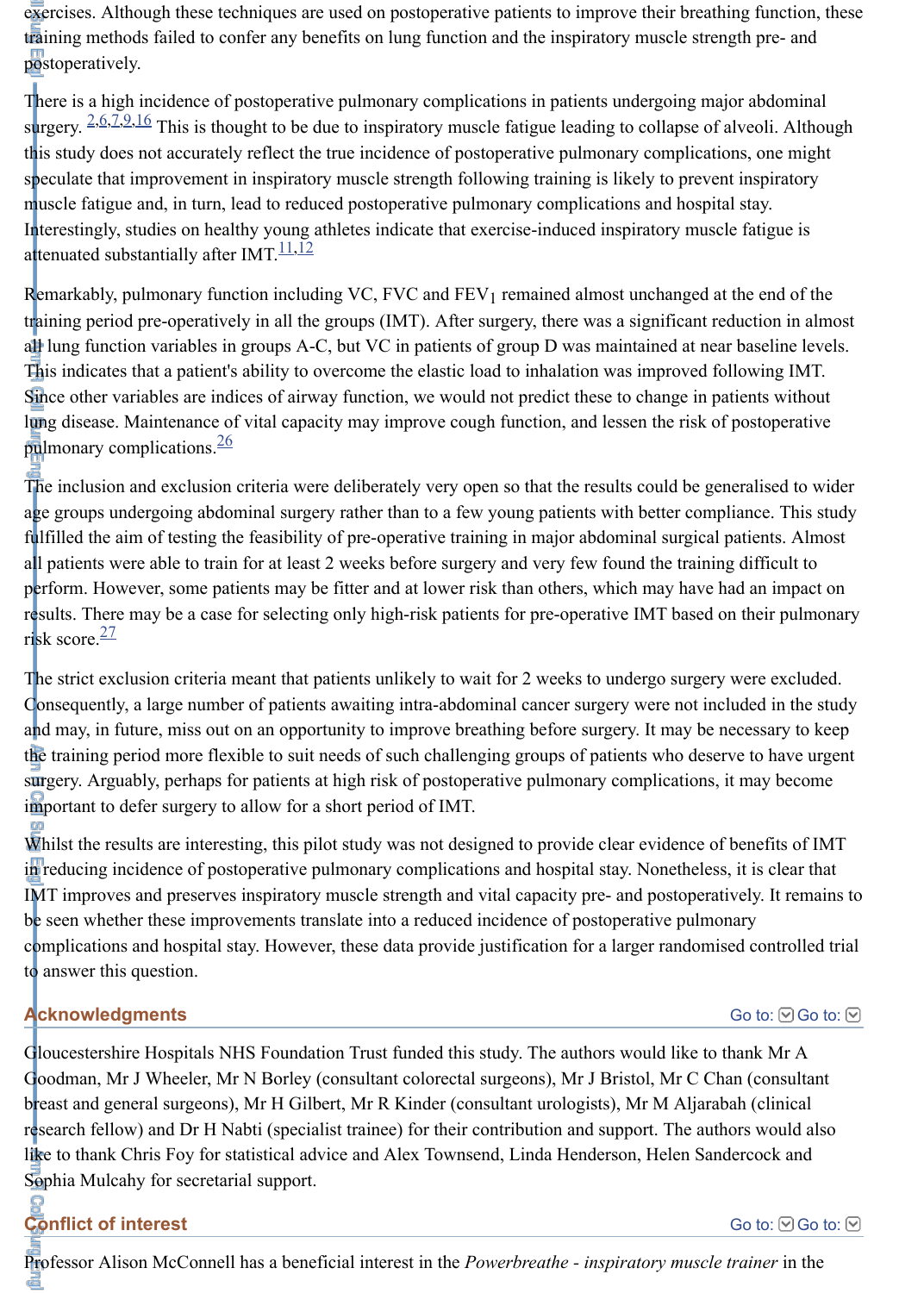form of a royalty share on licence income to the University of Birmingham, UK. She also acts as a consultant to HaB Ltd.

# **References**

1. Teba L, Omert LA. Postoperative respiratory insufficiency. Am Fam Phys. 1995;51:1473–80. [\[PubMed](http://www.ncbi.nlm.nih.gov/pubmed/7732949)]

2. Roukema JA, Carol EJ, Prins JG. The prevention of pulmonary complications after upper abdominal surgery in patients with noncompromised pulmonary status. Arch Surg. 1988;123:30–4. [\[PubMed](http://www.ncbi.nlm.nih.gov/pubmed/3337652)]

3. Brooks-Brunn JA. Postoperative atelectasis and pneumonia. Heart Lung. 1995;24:94–115. [\[PubMed](http://www.ncbi.nlm.nih.gov/pubmed/7759282)]

4. Weiner P, Zeidan F, Zamir D, Pelled B, Waizman J, et al. Prophylactic inspiratory muscle training in patients undergoing coronary artery bypass graft. World J Surg. 1998;22:427–31. [\[PubMed](http://www.ncbi.nlm.nih.gov/pubmed/9564282)]

5. Nomori H, Kobayashi R, Fuyuno G, Morinaga S, Yashima H. Preoperative respiratory muscle training. Assessment in thoracic surgery patients with special reference to postoperative pulmonary complications. Chest. 1994;105:1782–8. [\[PubMed](http://www.ncbi.nlm.nih.gov/pubmed/8205877)]

6. Hallbook T, Linblad B, Lindroth B, Wolff T. Prophylaxis against pulmonary complications in patients undergoing gall bladder surgery. Ann Chir Gynaecol. 1984;73:55-8. [\[PubMed](http://www.ncbi.nlm.nih.gov/pubmed/6465819)]

7. Dripps RD, Deming M. Postoperative atelectasis and pneumonia. Ann Surg. 1946;124:94–110. [\[PMC free article](http://www.ncbi.nlm.nih.gov/pmc/articles/PMC1803600/)] [\[PubMed](http://www.ncbi.nlm.nih.gov/pubmed/17858819)]

8. Thoren L. Postoperative pulmonary complications. Acta Chir Scand. 1954;107:193-205. [\[PubMed](http://www.ncbi.nlm.nih.gov/pubmed/13188561)]

9. Latimer RG, Dickman M, Day WC, Gunn ML, Schmidt CD. Ventilatory patterns and pulmonary complications after upper abdominal surgery determined by pre operative and postoperative computerised spirometry and blood gas analysis. Am J Surg. 1971;122:622–32. [\[PubMed](http://www.ncbi.nlm.nih.gov/pubmed/4939329)]

10. McAlister FA, Bertsch K, Man J, Beadley J, Jacka M. Incidence of and risk factors for pulmonary complications after nonthoracic surgery. Am J Respir Crit Care Med. 2005;171:514–7. [\[PubMed\]](http://www.ncbi.nlm.nih.gov/pubmed/15563632)

11. Romer LM, McConnell AK, Jones DA. Inspiratory muscle fatigue in trained cyclists: effects of inspiratory muscle training. Med Sci Sports Exer. 2002;34:785–92. [\[PubMed](http://www.ncbi.nlm.nih.gov/pubmed/11984296)]

12. Volianitis S, MacConnell AK, Koutedakis Y, MacNaughton L, Backx K, Jones DA. Inspiratory muscle training improves rowing performance. Med Sci Sports Exerc. 2001;33:803–9. [\[PubMed](http://www.ncbi.nlm.nih.gov/pubmed/11323552)]

13. Beckerman M, Magadle R, Weiner M, Weiner P. The effects of 1 year of specific inspiratory muscle training in patients with COPD. Chest. 2005;128:3177–82. [\[PubMed](http://www.ncbi.nlm.nih.gov/pubmed/16304259)]

14. Weiner P, Weiner M. Inspiratory muscle training may increase peak inspiratory flow in chronic obstructive pulmonary disease. Respiration. 2006;73:151–6. [\[PubMed](http://www.ncbi.nlm.nih.gov/pubmed/16155355)]

15. Enright S, Chatham K, Ionescu AA, Unnithan VB, Shale DJ. Inspiratory muscle training improves lung function and exercise capacity in adults with cystic fibrosis. Chest. 2004;126:405–11. [\[PubMed](http://www.ncbi.nlm.nih.gov/pubmed/15302725)]

16. Inzelberg R, Peleg N, Nisipeaanu P, Magadle R, Carasso RL, Weiner P. Inspiratory muscle training and the perception of dyspnoea in Parkinson's disease. Can J Neurol Sci. 2005;32:213–7. [\[PubMed](http://www.ncbi.nlm.nih.gov/pubmed/16018157)]

1<sup>7</sup>. Weiner P, Gross D, Meiner Z, Ganem R, Weiner M, et al. Respiratory muscle training in patients with moderate to severe myasthenia gravis. Can J Neurol Sci. 1998;25:236–41. [\[PubMed\]](http://www.ncbi.nlm.nih.gov/pubmed/9706726)

18. Fagevik Olsen M, Hahn I, Nordgren S, Lonroth H, Lundholm K. Randomized controlled trial of prophylactic chest physiotherapy in major abdominal surgery. Br J Surg. 1997;84:1535–8. [\[PubMed\]](http://www.ncbi.nlm.nih.gov/pubmed/9393272)

19. Celli BR, Rodriguez KS, Snider GL. A controlled trial of intermittent positive pressure breathing, incentive spirometry, and deep breathing exercises in preventing pulmonary complications after abdominal surgery. Am